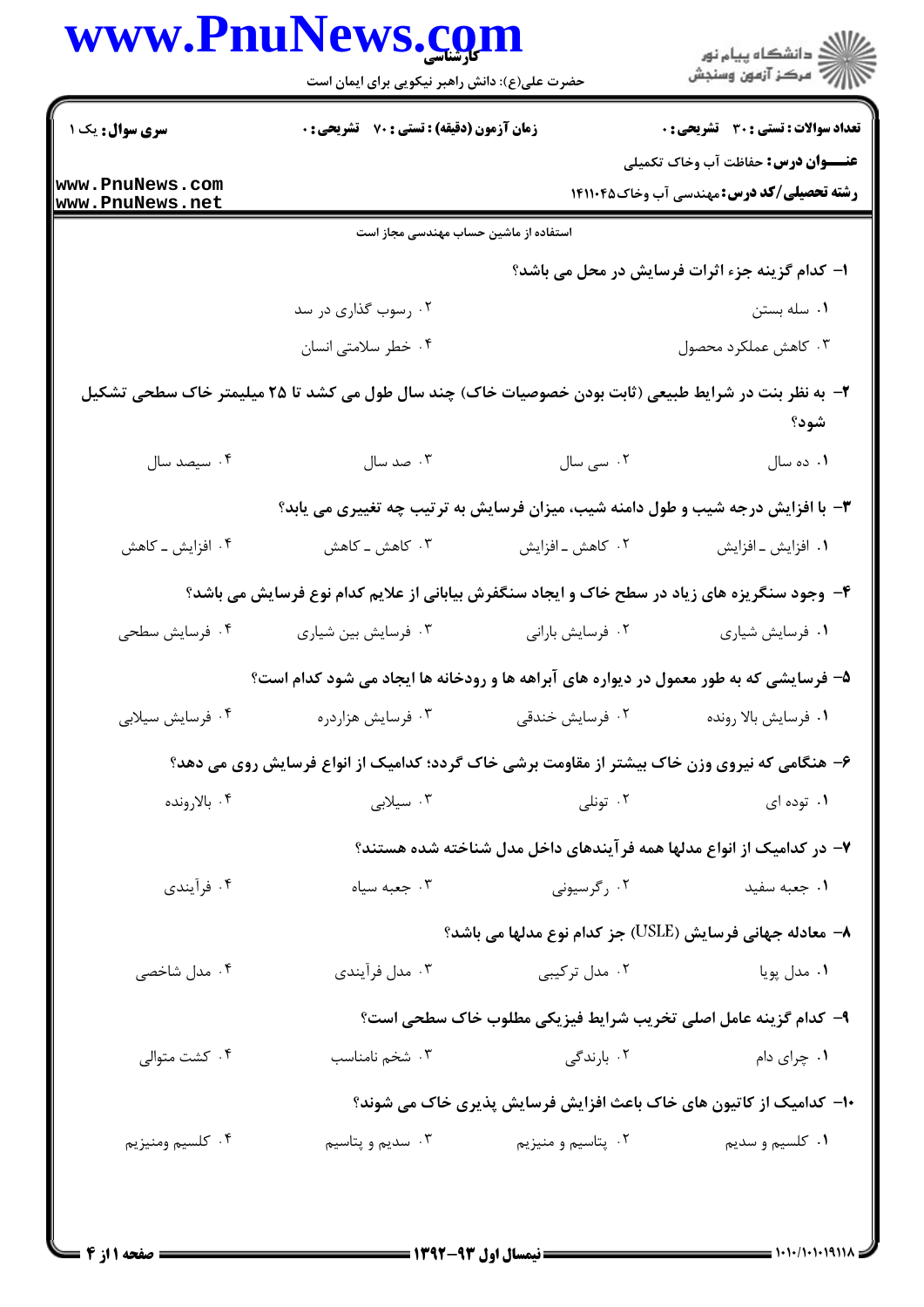| www.PnuNews.com                    | حضرت علی(ع): دانش راهبر نیکویی برای ایمان است                                                           |                                                                      | ڪ دانشڪاه پيا <sub>م</sub> نور<br><i>آ</i> 7 مرڪز آزمون وسنڊش                                          |  |
|------------------------------------|---------------------------------------------------------------------------------------------------------|----------------------------------------------------------------------|--------------------------------------------------------------------------------------------------------|--|
| <b>سری سوال : ۱ یک</b>             | زمان آزمون (دقیقه) : تستی : 70 گشریحی : 0                                                               |                                                                      | تعداد سوالات : تستي : 30 ٪ تشريحي : 0                                                                  |  |
| www.PnuNews.com<br>www.PnuNews.net |                                                                                                         |                                                                      | <b>عنـــوان درس:</b> حفاظت آب وخاک تکمیلی<br><b>رشته تحصیلی/کد درس: م</b> هندسی آب وخاک14110 <b>14</b> |  |
|                                    | 11– محاسبه کدام عامل معادله جهانی فرسایش، از مشکلات عمده کاربرد این معادله در ایران است؟                |                                                                      |                                                                                                        |  |
| $R$ . ۴                            | $K \cdot \tau$                                                                                          | $S \cdot Y$                                                          | $C \cdot 1$                                                                                            |  |
|                                    | ۱۲- مقدار عامل حفاظت خاک در کشت نواری، تابعی از کدامیک از عوامل زیر می باشد؟                            |                                                                      |                                                                                                        |  |
|                                    | ۰۲ کشت در خطوط تراز                                                                                     |                                                                      | ٠١ قراردهي بقاياي گياهي در سطح زمين                                                                    |  |
|                                    | ۰۴ درجه و طول شیب و نوع تناوب                                                                           |                                                                      | ۰۳ کود دادن                                                                                            |  |
|                                    | ۱۳- کدام عامل معادله جهانی فرسایش در مدل  MUSLE تغییر یافت و با عامل رواناب جایگزین گردید؟              |                                                                      |                                                                                                        |  |
|                                    | ۰۲ بافت خاکK                                                                                            |                                                                      | ۱. بارندگ <sub>ی</sub> R                                                                               |  |
|                                    | $C_1$ ۲۰ توالی کشت و کار ۲۰                                                                             |                                                                      | ۰۳ طول و تندی شیب LS                                                                                   |  |
|                                    |                                                                                                         | ۱۴–  به عقیده عموم کارشناسان، مهمترین علت فرسایش خاک کدام گزینه است؟ |                                                                                                        |  |
|                                    | ۰۲ عوامل کشاورزی                                                                                        |                                                                      | ٠١ عوامل اقليمي                                                                                        |  |
|                                    | ۰۴ عوامل جغرافیایی و طبیعی                                                                              |                                                                      | ۰۳ عوامل انسانی                                                                                        |  |
|                                    | ۱۵– کدام مدل فرسایشی می تواند ضمن تعیین شدت فرسایش، میزان حمل رسوب در رودخانه ها را برآورد نماید؟       |                                                                      |                                                                                                        |  |
| $BLM.$ ۴                           | $EPM \cdot \tau$                                                                                        | PSIAC .٢                                                             | <b>MUSLE</b> .1                                                                                        |  |
|                                    | ۱۶– این مدل قادر است حداکثر سیل، کل حجم رواناب سطحی و فرسایش حاصل از بارندگی را در آبخیزهای کشاورزی پیش |                                                                      | بینی کند؟                                                                                              |  |
| $SWAT .$ *                         | ANSWERS . ٣                                                                                             | <b>EUROSEM .Y</b>                                                    | WEEP .1                                                                                                |  |
|                                    |                                                                                                         | ۱۷– کدام گزینه بیانگر تعدیل اصولی پارامترهای ورودی مدل می باشد؟      |                                                                                                        |  |
| ۰۴ اعتبارسنجي                      | ۰۳ پارامترسنجي                                                                                          | ۰۲ واسنجي                                                            | ۰۱ ارزیابی                                                                                             |  |
|                                    |                                                                                                         | <b>۱۸- کدام گزینه جزء روش های غیرمکانیکی حفاظت خاک می باشد؟</b>      |                                                                                                        |  |
|                                    | ۰۲ شخم بهینه وتراس بندی                                                                                 |                                                                      | ۰۱ عملیات قرق و شخم بهینه                                                                              |  |
| ۰۴ عملیات قرق و ایجاد بانکت        |                                                                                                         | ۰۳ ایجاد بانکت و تراس بندی                                           |                                                                                                        |  |
|                                    | ۱۹- در کدام روش، شخم هایی به عمق ۳۰ سانتیمتر و فاصله ۷۰ سانتیمتر در سطح زمین ایجاد می شود؟              |                                                                      |                                                                                                        |  |
| ۰۴ شخم ذخیره ای                    | ۰۳ شخم سبک                                                                                              | ۰۲ شخم سنگین                                                         | ۰۱ شخ <sub>م</sub> حداقل                                                                               |  |

 $= 1.1 - (1.1191)$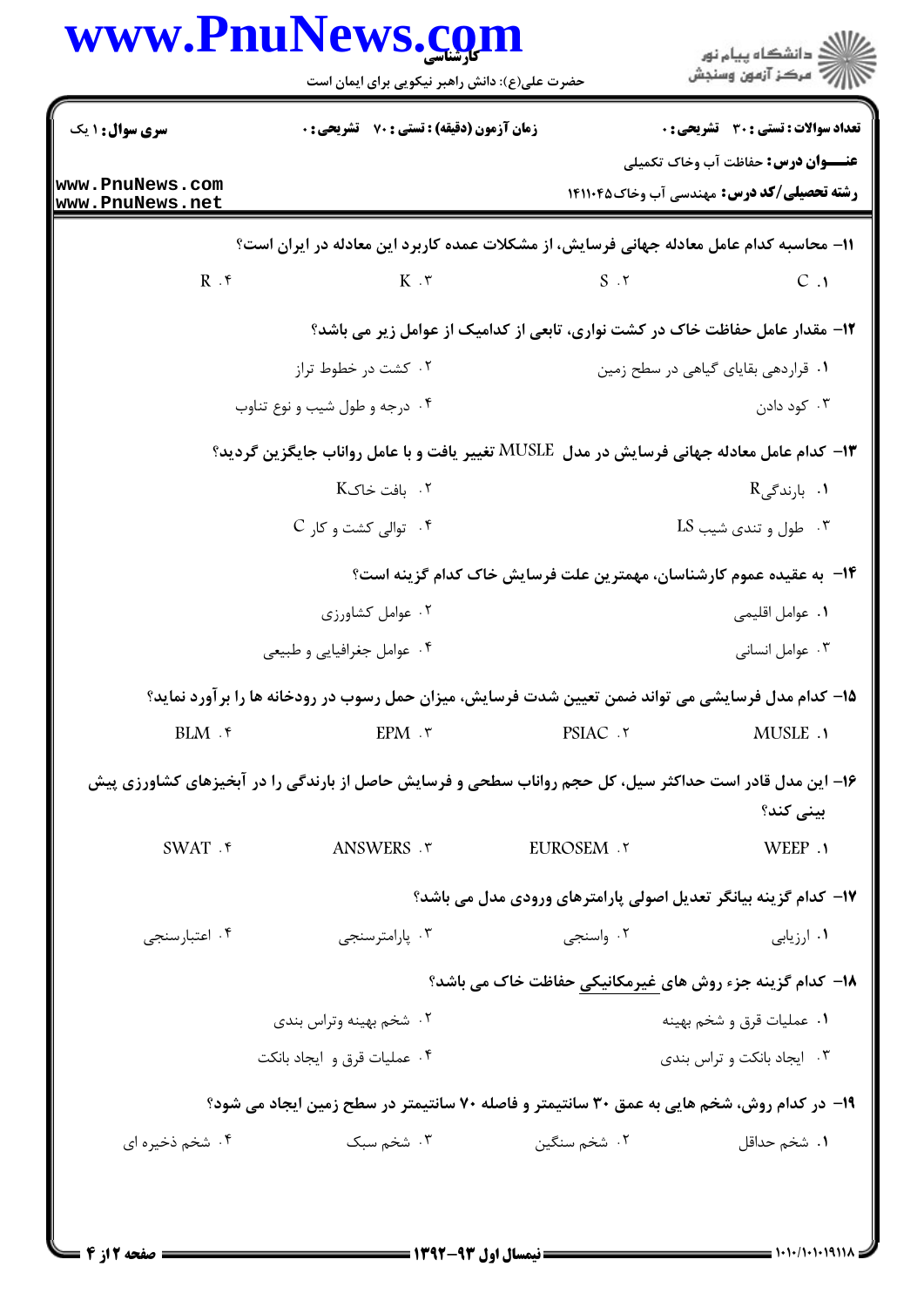|                                    | www.PnuNews.com<br>حضرت علی(ع): دانش راهبر نیکویی برای ایمان است                                                   |                          | ڪ دانشڪاه پيا <sub>م</sub> نور<br><mark>ر</mark> ∕ مرڪز آزمون وسنڊش                            |
|------------------------------------|--------------------------------------------------------------------------------------------------------------------|--------------------------|------------------------------------------------------------------------------------------------|
| <b>سری سوال : ۱ یک</b>             | زمان آزمون (دقیقه) : تستی : 70 گشریحی : 0                                                                          |                          | <b>تعداد سوالات : تستی : 30 ٪ تشریحی : 0</b>                                                   |
| www.PnuNews.com<br>www.PnuNews.net |                                                                                                                    |                          | <b>عنـــوان درس:</b> حفاظت آب وخاک تکمیلی<br><b>رشته تحصیلی/کد درس: م</b> هندسی آب وخاک1۴۱۱۰۴۵ |
|                                    |                                                                                                                    |                          | ۲۰- کدام روش حفاظت خاک، ساختمان فیزیکی خاک را تغییر می دهد؟                                    |
| ۰۴ استفاده از پلیمر                | ۰۳ کشت روی خطوط تراز                                                                                               | ۰۲ کشت مجدد              | ۰۱ استفاده از مالچ                                                                             |
|                                    | <b>۲۱</b> - بین روش های مختلف کشت نواری، کدامیک دارای کارآیی بیشتری در حفاظت آب و خاک می باشد؟                     |                          |                                                                                                |
|                                    | ۰۲ کشت نواری همراه با گیاهان بافر                                                                                  |                          | ۰۱ کشت نواری در مزرعه                                                                          |
|                                    | ۰۴ کشت نواری در امتداد خطوط تراز                                                                                   |                          | ۰۳ کشت نواری همراه با تناوب زراعی                                                              |
|                                    | ۲۲- کدام نوع تراس بدون شیب طولی و دارای لبه ای می باشد که آب را بر روی سکو نگه می دارد و درمزارع چای و برنج کاربرد |                          | دارد؟                                                                                          |
| ۰۴ تراس مسطح                       | ۰۳ تراس شیب دار                                                                                                    | ٠٢ تراس پله ای           | ٠١ تراس آبياري                                                                                 |
|                                    | <b>۲۳</b> - کدام نوع بانکت در شیب های کمتر از ۶ درصد ساخته شده و اغلب برای دیم کاری غلات کاربرد دارد؟              |                          |                                                                                                |
|                                    | ۰۲ بانکت کم شیب                                                                                                    |                          | ٠١. بانكت با انحناى ساده                                                                       |
|                                    | ۰۴ بانکت با انحنای سه گانه                                                                                         |                          | ۰۳ بانکت با انحنای دوگانه                                                                      |
|                                    | ۲۴- به منظور کنترل یک گالی (خندق) به طول ۳۰۰ متر و با شیب طبیعی ۹ درصد و شیب حد ۳ درصد، تعدادی بند به ارتفاع ۹۰    |                          |                                                                                                |
|                                    | سانتیمتر طراحی شده است. فاصله بین بندها چند متر است؟ ( $L\frac{(p-i)}{m}=L$                                        |                          |                                                                                                |
| $\gamma$ . $\zeta$                 | 10.7                                                                                                               | $\lambda \cdot \lambda$  | $\Delta$ . 1                                                                                   |
|                                    | ۲۵- هدف اصلی احداث کدام نوع آب شکن، جمع آوری رسوبات بوده و با جریان آب زاویه حاده می سازند؟                        |                          |                                                                                                |
| ۰۴ بازدارنده                       | ۰۳ عمودی                                                                                                           | ۰۲ معمولی                | ۰۱ برگردان                                                                                     |
|                                    |                                                                                                                    |                          | ۲۶- قطر معادل فرسایش پذیرترین ذرات خاک در مقابل وزش باد چند میلیمتر است؟                       |
| .10.7                              | $\cdot/\rangle$ . $\tilde{r}$                                                                                      | $\cdot/\cdot \Delta$ . Y | $\cdot/\cdot$ \ . \                                                                            |
|                                    |                                                                                                                    |                          | <b>۲۷-</b> تپه های موازی برجامانده از عملکرد باد در یک منطقه چه نامیده می شوند؟                |
| ۰۴ نبکا                            | ۰۳ کلوت                                                                                                            | ۰۲ بارخان                | ۰۱ یاردانگ                                                                                     |
|                                    |                                                                                                                    |                          | ۲۸- بهترین راهکار مبارزه با فرسایش بادی، در کدام مرحله از فرسایش می باشد؟                      |
| ۰۴ برداشت ذرات                     | ۰۳ تعلیق ذرات                                                                                                      | ۰۲ انتقال ذرات           | ۰۱ رسوبگذاری ذرات                                                                              |
|                                    |                                                                                                                    |                          |                                                                                                |
|                                    |                                                                                                                    |                          |                                                                                                |